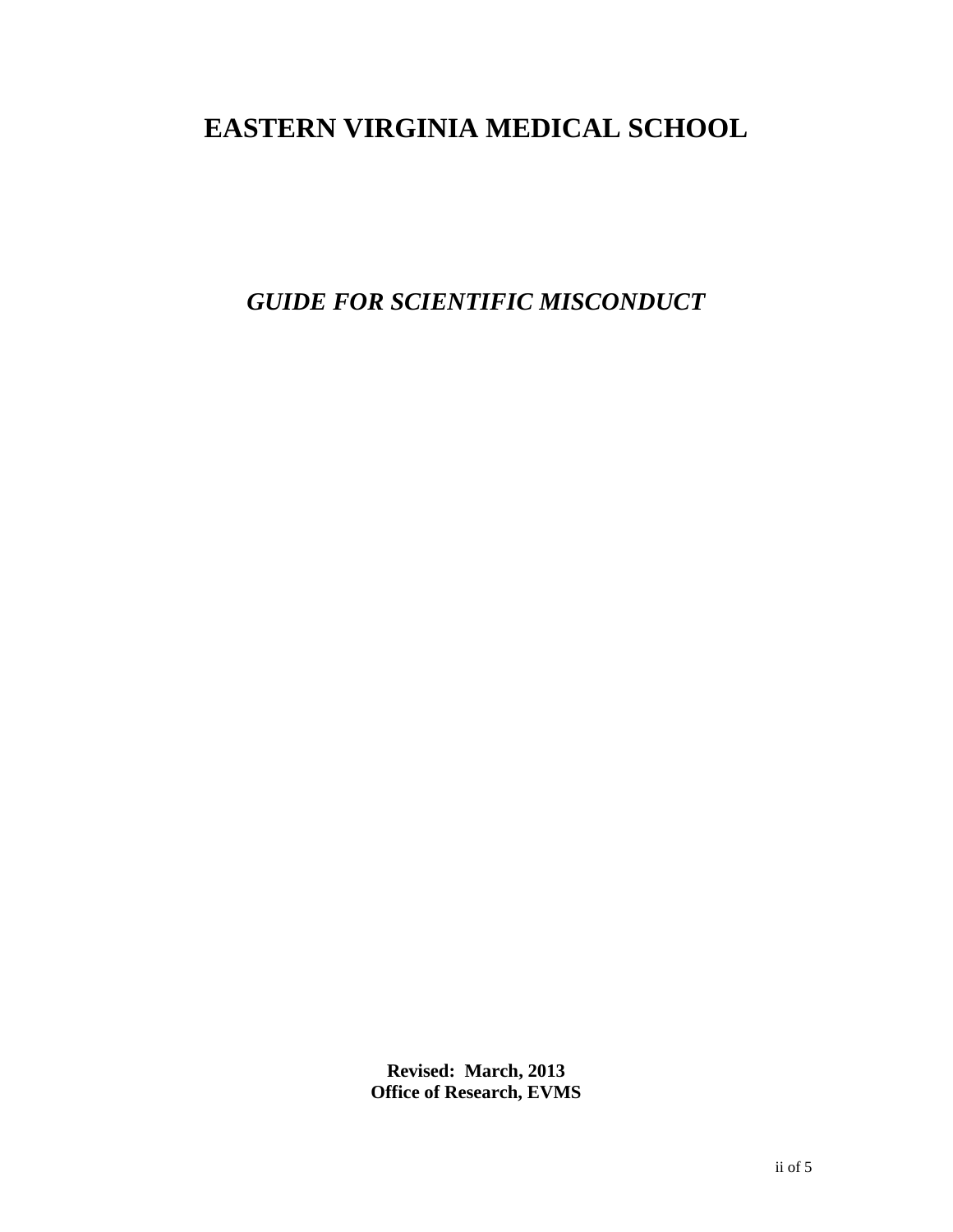The Scientific Misconduct Guide has been revised in accordance with Public Health Service Guideline established in 42 CFR Parts 50 and 93, Federal Register, May 17, 2005. An assurance, which affirms that policies and procedures are in place for dealing with allegations of Public Health Service (PHS) sponsored biomedical and behavioral research, is updated annually and submitted to the Office of Research Integrity (ORI). ORI oversees and directs the PHS research integrity effort, with the exception of the regulatory research authorities of the Food and Drug Administration (FDA).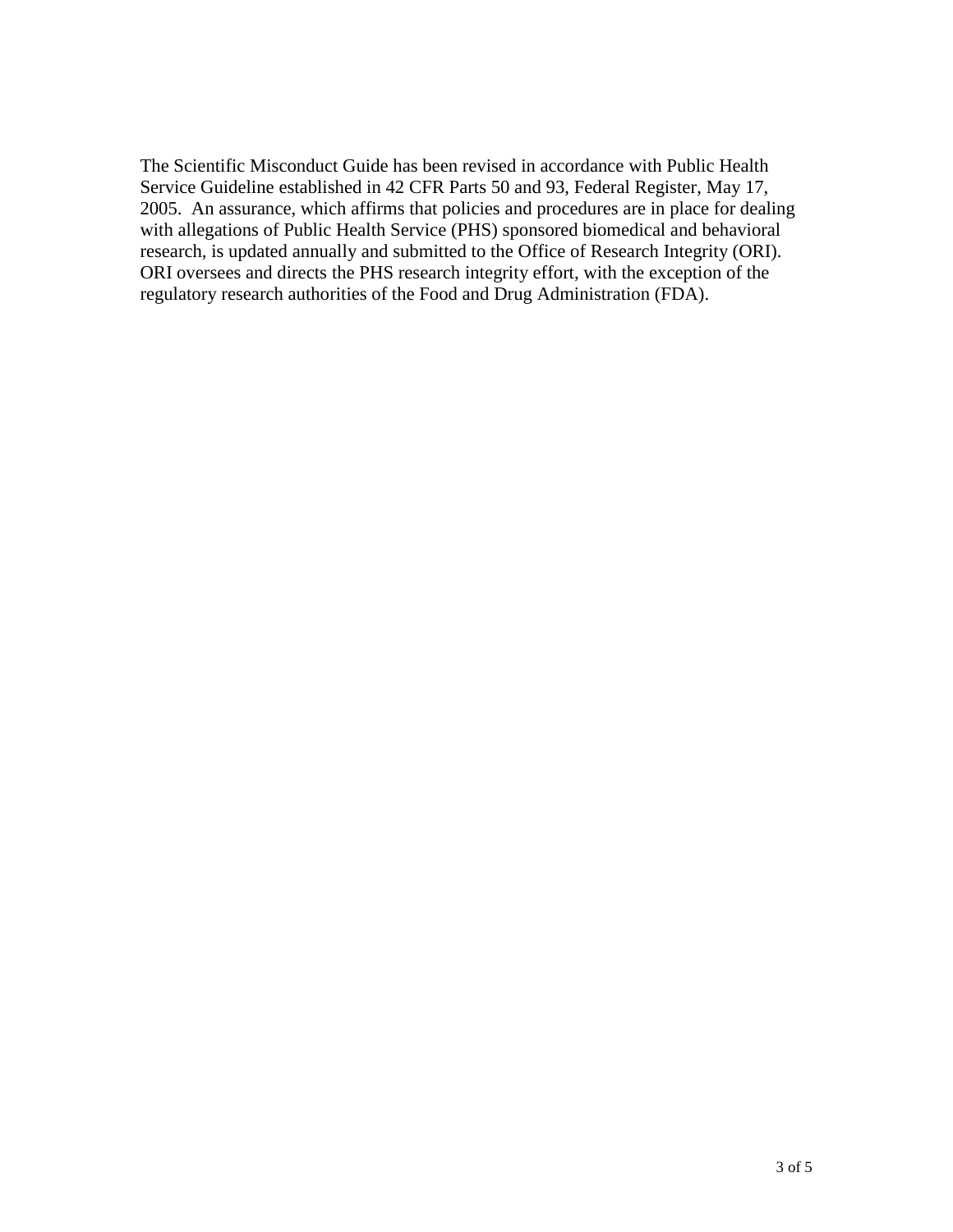## Eastern Virginia Medical School *Scientific Misconduct Guide*

The following policies and procedures have been established as a way to deal fairly, expeditiously, and effectively with all allegations or evidence of scientific misconduct and as a mechanism to maintain and promote integrity in the research environment at EVMS. The intent is not to create an atmosphere of oppressive regulation, but to assure careful, confidential, and thorough handling of allegations of misconduct.

It is expected that all authors named on a collaborative study accept full responsibility for their work, including their conduct of research at EVMS and the work they publish. It is the role of the Principal Investigator to ensure that laboratory personnel are familiar with this Scientific Misconduct Guide.

## **Process for Handling Allegations of Misconduct**

- 1. It is the responsibility of an Investigator's technician, peers, or others involved in the research community, to bring to the attention of an Investigator's immediate supervisor documented or well-founded suspicions of possible scientific misconduct. The term "scientific misconduct" as used in this Guide is defined as falsification, fabrication, or plagiarism in proposing, performing, or reviewing research, or in reporting research results. Misconduct does not include honest error or differences of opinion.
- 2. The Investigator's immediate supervisor should then notify the appropriate Department Chairman, Associate Dean for Research, and the Dean or designee of the Medical School of the allegation. An immediate inquiry of the allegation shall take place. "Inquiry" as used in this Guide is defined as information gathering and initial fact-finding to determine whether an allegation or apparent instance of misconduct warrants an investigation. During the course of the inquiry, the Chairman, Associate Dean for Research, and Dean or designee will meet with the accused Investigator and, separately with the individual making the allegation of scientific misconduct, to determine if, in fact, there is any basis to the allegation which warrants an investigation. Strict confidentiality will be maintained during this process. The privacy of those who, in good faith, report apparent misconduct and those accused of possible misconduct will be protected. **The inquiry must be completed within 60 calendar days of its initiation** unless circumstances clearly warrant a longer period. A written report shall be prepared which includes evidence that was reviewed, summaries of relevant interviews, and the conclusions of the inquiry. The individual(s) against whom the allegation was made shall be given a copy of the report of the inquiry. If they comment on that report, their comments may be made part of the record. If the inquiry takes longer than 60 days to complete, the record of the inquiry shall include documentation of the reasons for exceeding the 60-day period.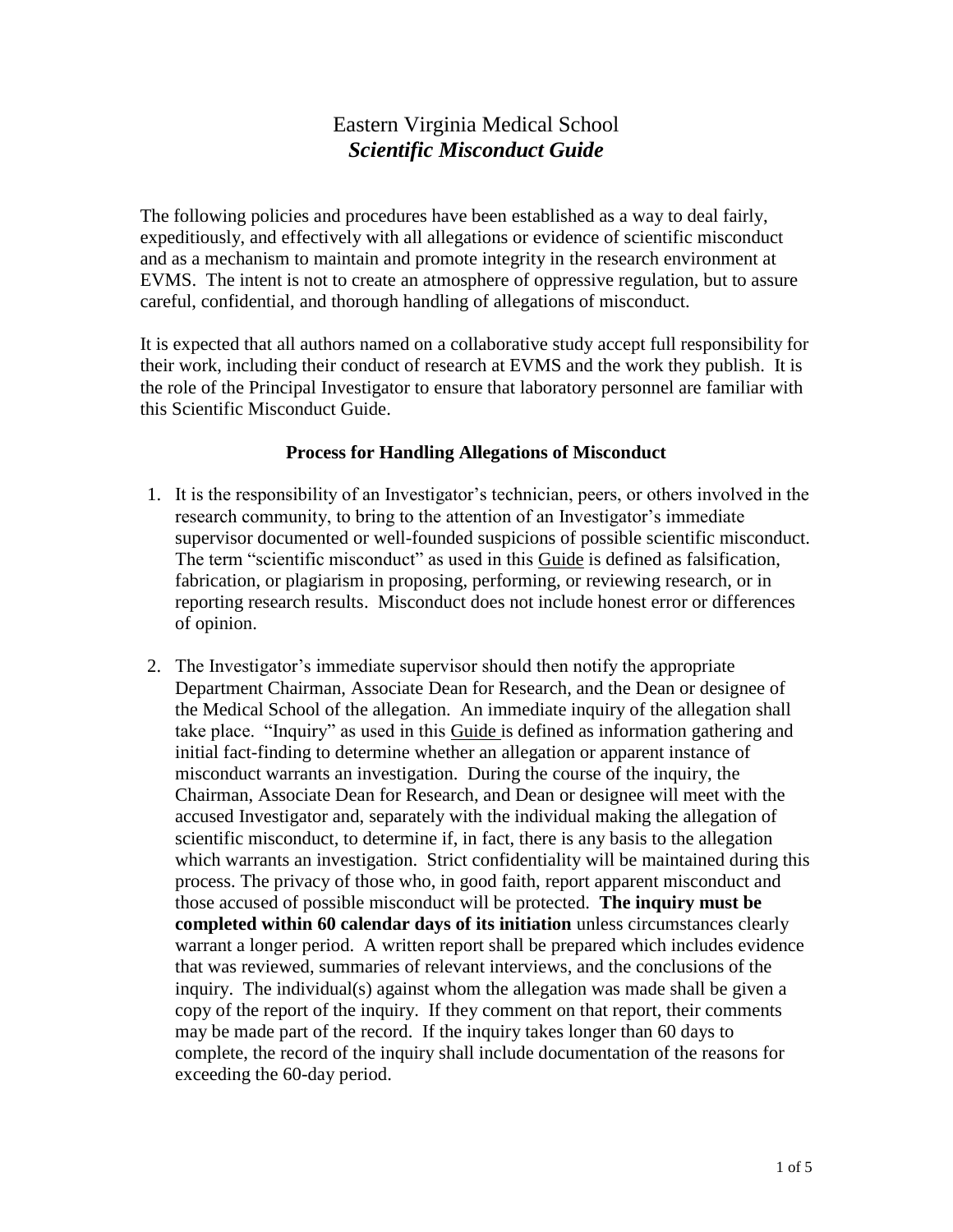- a. A written report of the inquiry findings will be securely maintained in the Office of Research for at least three (3) years after the termination of the inquiry, and shall, upon request, be provided to authorized HHS personnel.
- 3. If the conclusions of the inquiry are that there is no sufficient basis for conducting an investigation as hereinafter defined, the Chairman will so notify the Investigator. In addition, the Chairman, Associate Dean for Research, and Dean or designee will attempt to determine if there was a malicious or dishonest intent behind the initial allegation of misconduct and, if found, appropriate actions will be taken. If the institution determines that an investigation is not warranted, the reasons for the decision and the findings of the inquiry will be documented in sufficient detail to permit later assessment of the decision, if necessary. Diligent efforts will be undertaken, as appropriate, to restore the reputations of person(s) alleged to have engaged in misconduct when allegations are not confirmed.
- 4. If the findings of the inquiry indicate that there is sufficient basis for conducting an investigation, the Associate Dean for Research will officially notify in writing the accused Investigator, appropriate co-investigators, appropriate external agencies, and if PHS research is involved, the Office of Research Integrity (ORI), that certain allegations of misconduct have been made concerning the accused Investigator's research and that a formal investigation is warranted and is being initiated. This notification will take place on or before the date the investigation begins. The notification to ORI will include the name of the person(s) against whom the allegations have been made, the general nature of the allegations, and the PHS application or grant number(s) involved. The term "investigation" as used herein shall be defined as the formal examination and evaluation of all relevant facts to determine if misconduct has occurred. This investigation will begin within thirty (30) days after completion of the inquiry. During the inquiry and/or the investigation, interim administrative actions may be taken by the Associate Dean for Research, as appropriate, to protect federal or other research funds and to ensure that the purposes of the federal or other financial assistance are carried out and generally to protect the interests of the institution and the public.
- 5. The Associate Dean for Research will establish a five (5) member *ad hoc* Review Panel composed of four (4) professorial level faculty members from EVMS and one (1) professorial level faculty member from another institution to conduct the investigation. All members of the Review Panel will possess appropriate scientific expertise to assure a sound knowledge base from which to work. The Review Panel is authorized to secure, if necessary, any additional expertise to carry out a thorough and authoritative evaluation of the relevant evidence in the inquiry or the investigation. Precautions should be taken against real or apparent conflicts of interest on the part of those involved in the inquiry or investigation and to ensure that the members of the Review Panel do not have any personal involvement in the work to be investigated. Confidentiality must be maintained throughout the process, and the privacy of those reporting the apparent misconduct and those accused of misconduct must be protected. ORI will be promptly advised of any development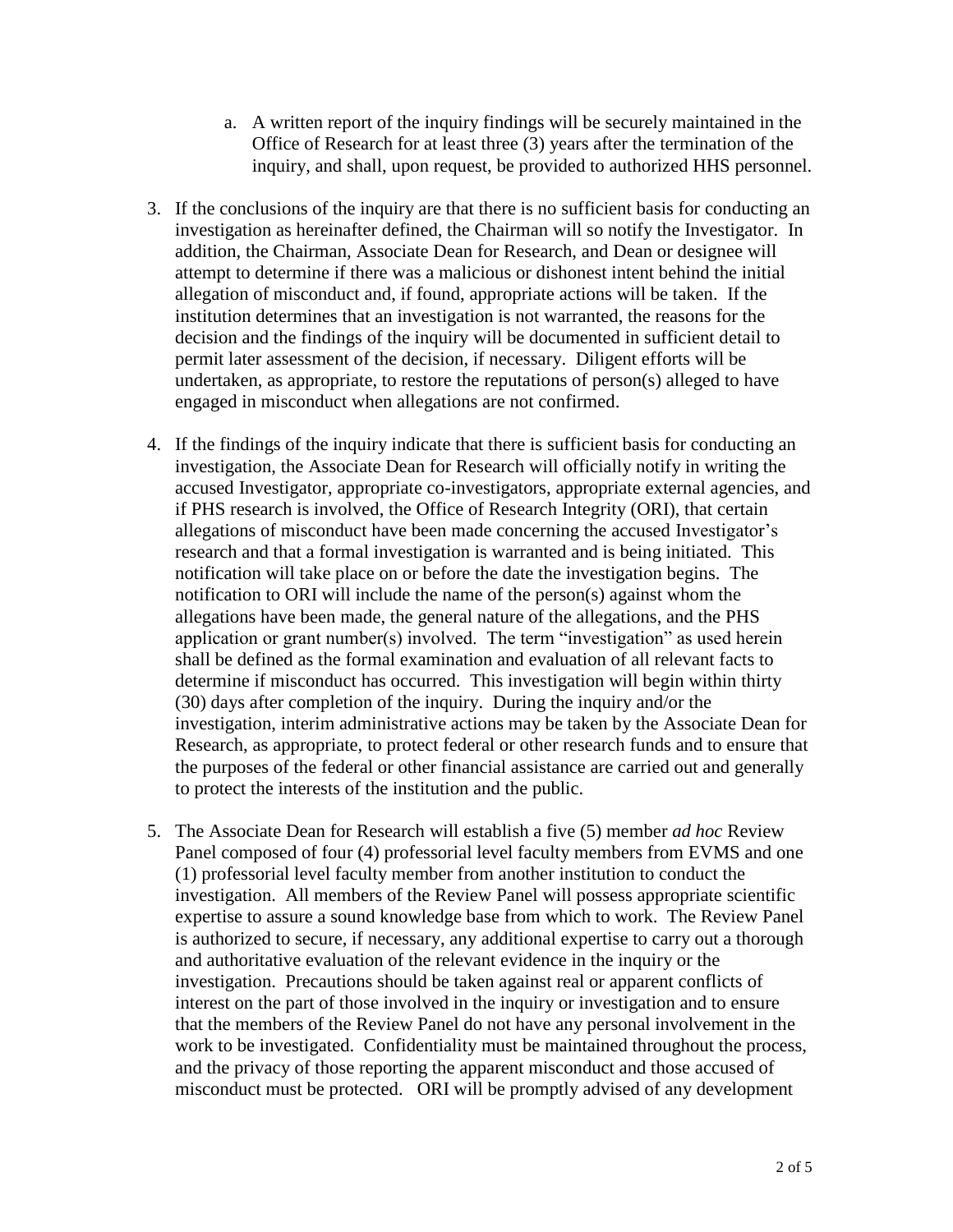during the course of the investigation which discloses facts that may affect current or potential DHHS funding for the individual(s) under investigation or that PHS needs to know to ensure appropriate use of federal funds and otherwise protect the public interest.

- 6. The Review Panel, during the course of the investigation, will be charged with the responsibility of determining whether or not the allegations of scientific misconduct on the part of the accused Investigator are substantiated. It will perform its investigation by reviewing the data that the Review Panel may request and by investigating the matter with both the accused Investigator and the accuser. The investigation normally will include examination of all documentation, including but not limited to, relevant research data and proposals, publications, correspondence, and memoranda of telephone calls. Whenever possible, interviews should be conducted of all individuals involved, whether in making the allegation or to whom the allegation is made, as well as other individuals who might have information regarding key aspects of the allegation. Complete written summaries of these interviews should be prepared and provided to the interviewed party for comment or revision, and be included as part of the investigation file. During the investigation, the accused Investigator will have the right to receive, review and file written comments regarding all documentation and summaries to be considered by the Review Panel, all of which shall be made a part of the record of the investigation. The findings and conclusions reached by the Review Panel, together with all documentation substantiating such findings, will be reported to the Associate Dean for Research in writing as soon as possible, consistent with a thorough review process, but not later than 120 days from its initiation, unless extended. The findings of the Review Panel shall also be reported to the accused Investigator with the opportunity afforded to comment on the allegations and findings. The findings must also be reported to ORI, if PHS research is involved, and the final report must describe the policies and procedures under which the investigation was conducted, how and from whom information was obtained relevant to the investigation, the findings, and the basis for the findings, and include the actual text or an accurate summary of the views of any individual(s) found to have engaged in misconduct, as well as a description of any sanctions taken by the institution.
- 7. If the Review Panel finds that the allegation of misconduct against the accused Investigator is not confirmed, the Associate Dean for Research will officially notify in writing the Investigator, appropriate co-investigators, the department chairman, the funding agencies, and ORI, if necessary. Diligent efforts will be made to restore fully the reputation of the person(s) alleged to have engaged in misconduct. Additionally, the Associate Dean for Research will request the Review Panel to investigate the basis for the initial charges. Following the submission of a written report by the Review Panel, appropriate action will be taken against any, and all, accusers whose involvement in the initial charges can be demonstrated to have been malicious or intentionally dishonest. With regard to both the inquiry and the investigation, diligent efforts will be undertaken to protect the positions and reputations of those persons who, in good faith, make an allegation.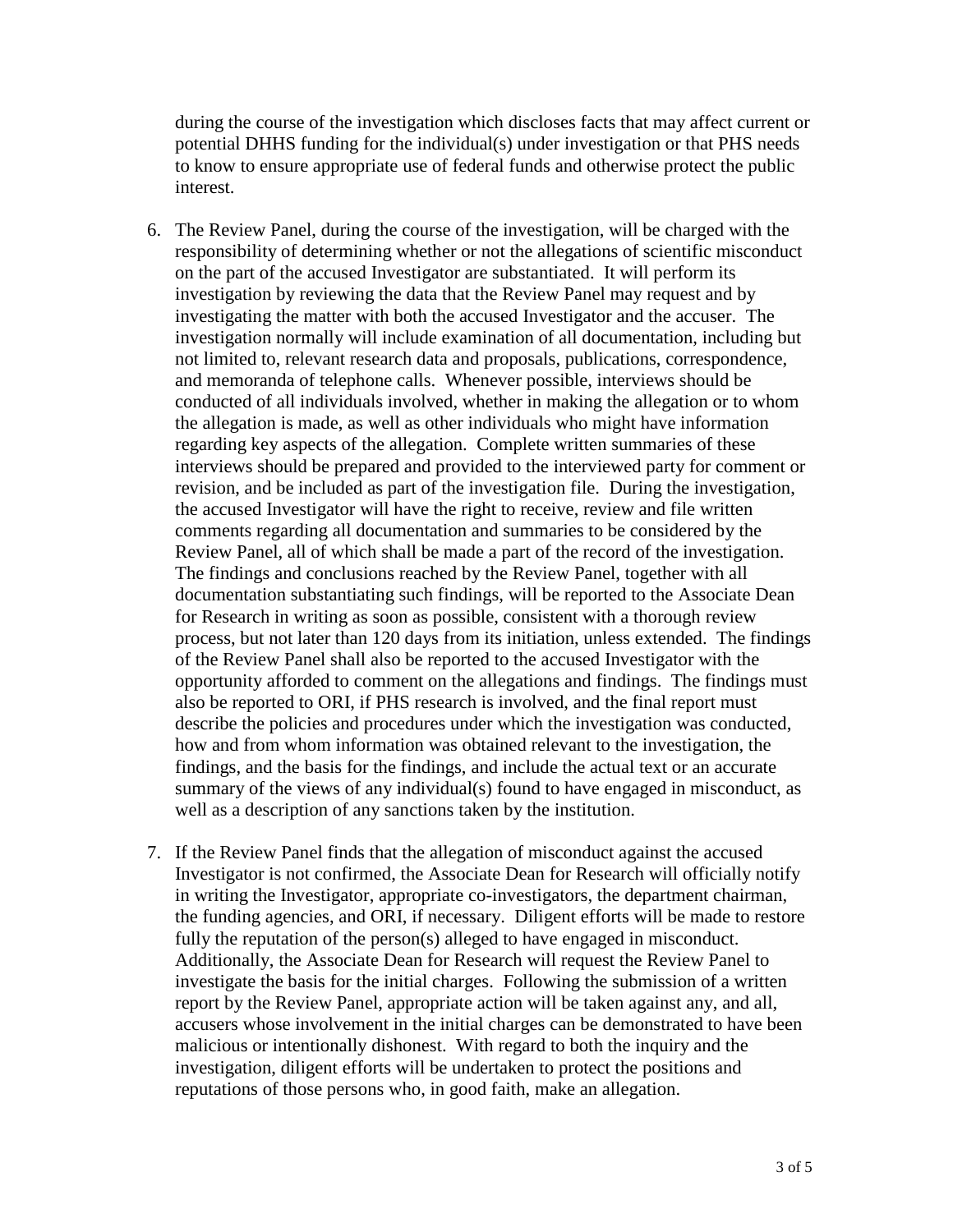- 8. If the Review Panel finds that the accusation of scientific misconduct against the accused Investigator is substantiated by its investigation, the Associate Dean for Research will notify in writing the Investigator, the sponsors of the Investigator's work, and those agencies previously notified, of the Review Panel's findings. Pending abstracts and papers that resulted from the work under question should be withdrawn. Editors of journals in which previous abstracts and papers relating to work in question will also be notified. The actions of the accused Investigator should be considered a breach of contract with the institution as delineated in the yearly letter of appointment from the President of Eastern Virginia Medical School ("EVMS"), and the appropriate action will be taken, together with the imposition of any other sanctions as the Review Panel may feel appropriate under the circumstances.
- 9. The investigation should ordinarily be completed within 120 days of its initiation. The 120 days include conducting the investigation, preparing the report of findings, making the report available for comments by subjects of the investigation, and submitting the report to ORI, if PHS research is involved. A written request for an extension, if PHS research is involved, must be submitted to ORI when it appears that an investigation cannot be completed within 120 days. Accompanying this extension request to ORI, must be an explanation for the delay that includes an interim report on the progress-to-date and an estimate for the date of completion of the report and other necessary steps. Any consideration for an extension must balance the need for a thorough and rigorous examination of the facts versus the interest of the subject(s) of the investigation and the PHS in a timely resolution of the matter. If the request is granted by ORI, the Review Panel must file periodic progress reports as requested by ORI. If satisfactory progress is not made in the Review Panel's investigation, ORI may undertake an investigation of its own. Records of the investigation will be maintained in a secure manner in the Office of Research for a period of at least three (3) years after the termination of the investigation. The records may be provided to authorized Department of Health and Human Services personnel upon request.
- 10. If an inquiry or a later investigation involving PHS research is planned to be terminated for any reason without completing all relevant requirements as set forth above, a report of such planned termination, including a description of the reasons for such termination, shall be made to ORI which will then decide whether further investigation should be undertaken.
- 11. Within fifteen (15) days following receipt of the Review Panel's complete report by the accused Investigator, a written appeal may be filed by the accused Investigator to the Review Panel's final decision and report. The appeal is to be filed with the Associate Dean for Research and should be restricted and limited to the body of evidence already presented. The grounds for appeal should be limited to failure to follow appropriate procedures in the inquiry or in the investigation or on the basis of arbitrary and capricious decision making by the Review Panel. Newly discovered